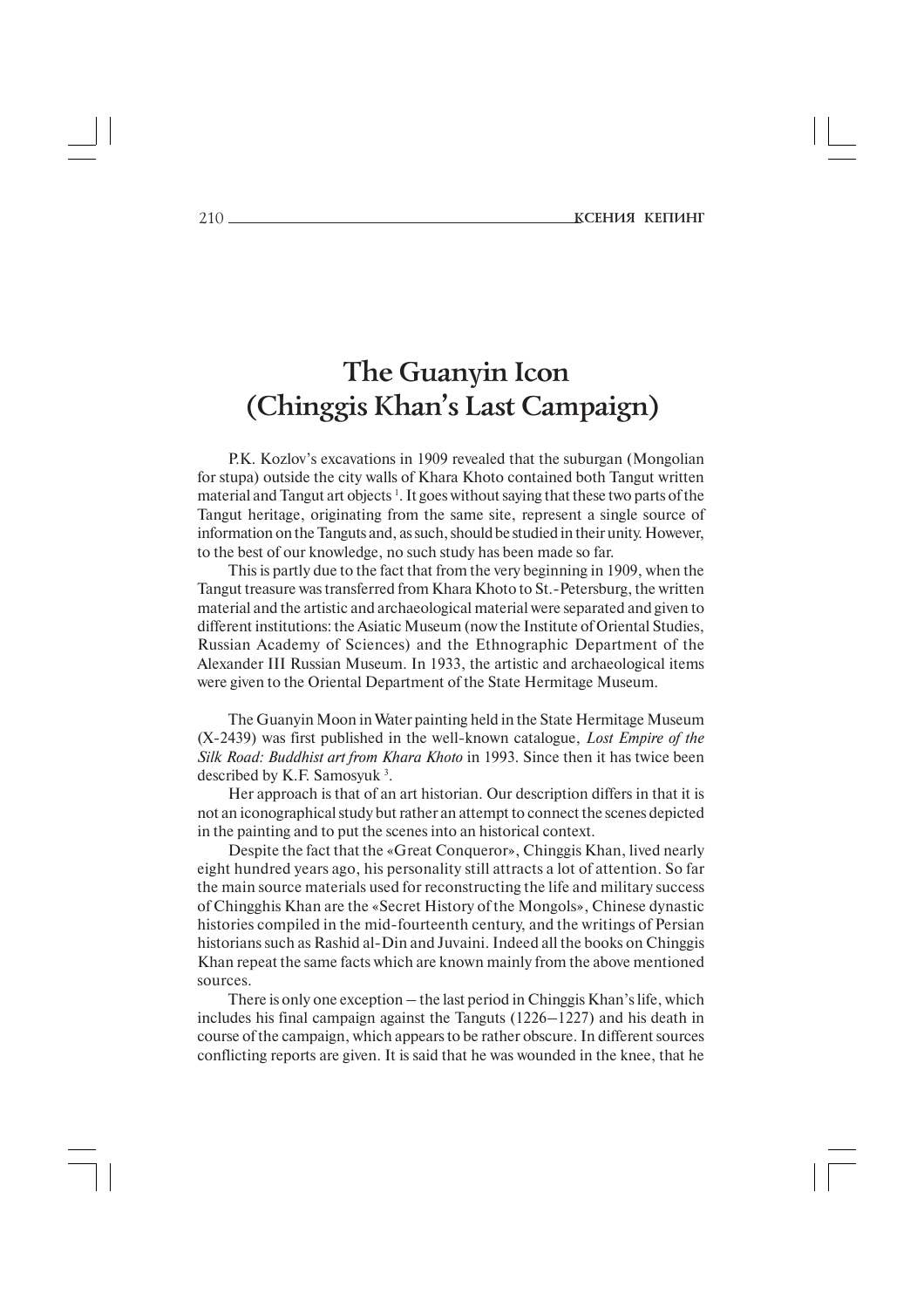succombed to an unknown illness, that he was killed by a lightning strike, and that he died after he was thrown from his horse. There also exists a legend that he was emasculated by a Tangut Empress but, since it was not corroborated by any written sources, this oral tradition was not taken seriously.

The last period of Chinggis Khan's life is intimately connected with the Tangut (Xi Xia) Empire (1032–1227), since the aim of his final campaign was the annihilation of the Tangut state itself; and the mystery of his death, which,



The Guanin icon. The State HermitageMuseum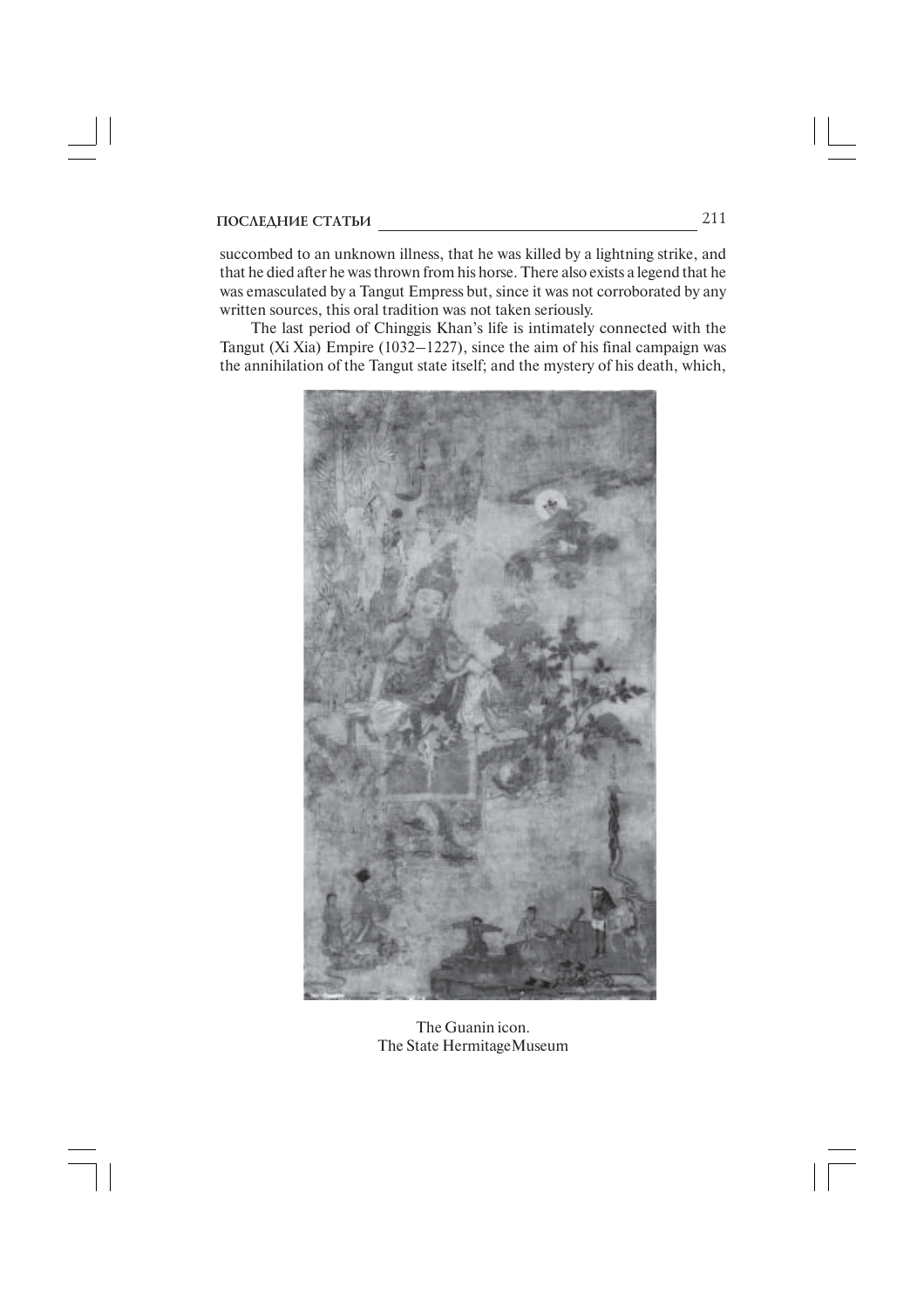according to historical sources occurred on the territory of the Tangut state, is closely associated with the mystery of the fall of the Tangut Empire. But never before has any Tangut written source been used to reconstruct Chinggis Khan's last campaign. This is partly because of the widely belief that all Tangut historical records which certainly must have existed in the Tangut court, perished in the flames of the Mongolian invasion. And thus far we have discovered no traces of any historical records written in Tangut script.

There are, however, some Tangut indigenous texts, which though not historical records, show how the Tanguts themselves saw the dramatic events which had preceded the 1226–1227 Mongolian campaign. These are reports by officials and poetry. It is precisely these Tangut texts that provided the starting point for this research.

All the Tangut sources, whether artistic or literary, came from a single site. They were hidden in a suburgan, outside the walls of the city of Khara Khoto, half buried in the sands of the Gobi<sup>4</sup>.

For a long time it was assumed that the Tangut treasure was hidden to save it from Chinggis Khan's troops and therefore it was supposed that everything in the suburgan dated from before 1227, i.e. before the fall of the Tangut State. It was widely believed that Khara Khoto ceased to exist in 1227, despite the fact that Stein plainly stated, «Amongst the miscellaneous fragmentary documents in Chinese which were picked up from refuse heaps within the ruined town [there were] nine bearing exact dates. These dates all fall within the period of the Yuan or Mongol dynasty and extend from AD 1290 (or possibly 1266) to 1366».

Subsequently, L.N. Menshikov revealed that the latest date in documents from Khara Khoto (now in the Institute of Oriental Studies, St Petersburg) was AD 1371 5 . In the *Lost Empire* catalogue, there is a painting of a crowned Buddha (pl. 59) with a Chinese coin dated 1378–1387 in his right hand, which was found in the suburgan.

And when the text of a Tangut ritual song was discovered which mentions Chinggis Khan, the Tangut heir and the Thags-pa Lama's death (which occurred in 1280), this was further confirmation of the fact that the second loading of the suburgan was made much later than 1227.

Today it is quite clear that the suburgan*,* which held such unique material, was loaded twice. It was first built, in the normal way, as a burial place for a highranking nun, a poet who compiled Tangut ritual songs and lived sometime at the end of the 12th and beginning of the 13th centuries. It was later broached because of the need to put the Tangut treasure inside, in the face of apparently inevitable destruction by Chinese troops when the Yuan dynasty was falling to the Ming.

We suggest that the second loading of the suburgan was made in the last decades of the 14th century. Thus about 150 years passed between 1227 and the second loading of the suburgan. In the course of these long years, the Tanguts had been compiling ritual songs and making pictures about what had really happened in the Tangut State: telling their own history in writings and art objects. These materials put into the suburgan represent their message to posterity. They wanted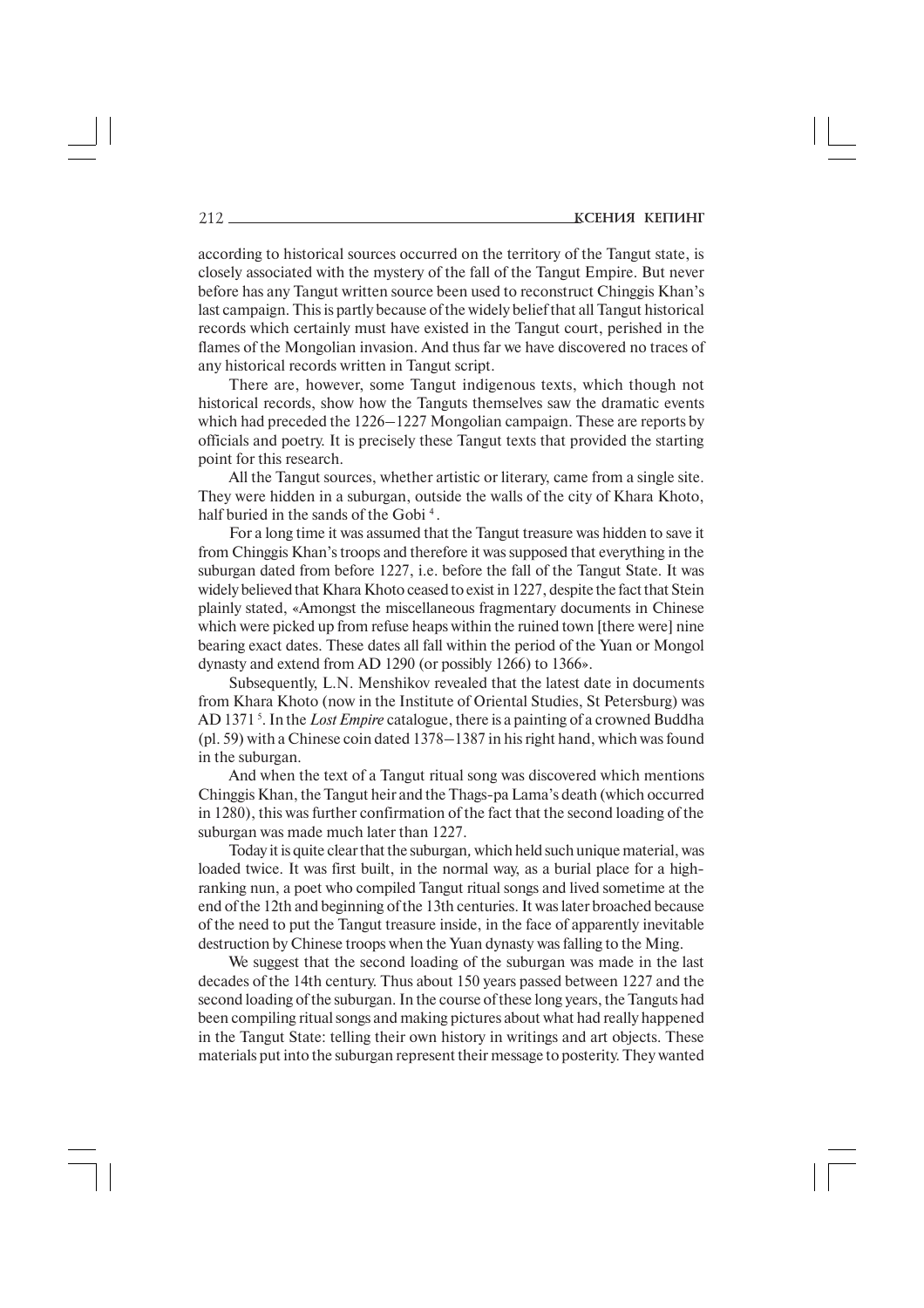us to know what really brought their State to an end.

Chinese sources claim that Chinggis Khan led his last campaign against the Tanguts because they had not fulfilled their promise to send the Emperor's son and heir as a hostage to the Mongols. However, in the St. Petersburg collection there are some indigenous Tangut texts which, though not historical records, show how the Tanguts themselves saw the dramatic events which preceded the 1226–1227 Mongolian campaign. These texts include a report by the military commander of the Khara Khoto garrison dated to the 2nd moon, 1225, and the ritual song mentioned above.

The information contained in these Tangut texts is surprising. They state that a hostage was indeed sent to the Mongols: a little boy, the Tangut heir, son of the last-but-one Tangut Emperor Dewang  $(1223-1226)$ . The child was less than ten years old at the time. He was ruthlessly killed by the Mongols, and the ritual song states that his body was stripped by carrion and his bones «are still lying there». These reports stand in complete contrast to the Chinese dynastic histories which covered up this murder. Thus as far as Tangut history is concerned, Chinese dynastic histories must be used with care, and in conjunction with other sources. In the light of this, it is interesting to note that the Chinese never compiled a dynastic history for the Tangut, as they did for other non-Chinese regimes such as the Liao and the Jin.

By the beginning of Chinggis Khan's campaign, the Tangut heir had been killed and his father, Dewang, died of fear in 1226. According to the Tangut world view reflected in their indigenous name for their state, «The Great State of White and Lofty» which stands for the great union of female and male principles, personified respectively by the Tangut Empress and Emperor 6 , with no Emperor and no heir, in the eyes of the Tanguts, their State ceased to exist. But the Tangut Empress was alive and the revenge she undertook was also in keeping with the Tangut world view. Having been taken by Chinggis Khan into his harem, she emasculated him. This act was more terrible than mere murder. It was a ritual act to ruin his empire.

In Far Eastern cultures, the state of health of the Emperors was crucial to the prosperity of the State, especially where his masculine potential was concerned. The health of the Emperor was believed to provide a good crop and ensure harmony amongst the people. Perhaps in order to demonstrate his virility, Chinggis Khan always took one of his Empresses with him on his campaigns. Being emasculated, Chinggis Khan lost his right to rule. He had been seen as the original Cakravartin with supernatural powers; his charisma originated from the light of the sun and moon and a woman took it all away.

The story of the emasculation of Chinggis Khan by the Tangut empress is widely known in Mongolia. Russian travellers at the end of the 19th century have written down many variations of the story and today it is common knowledge.

Now let us turn to the Tangut painting from the suburgan in Khara Koto. The image of Guanyin occupies the centre of the painting, slightly to the left. The Boddhisattva sits in the well-known posture oflalitasana (or «royal ease»). As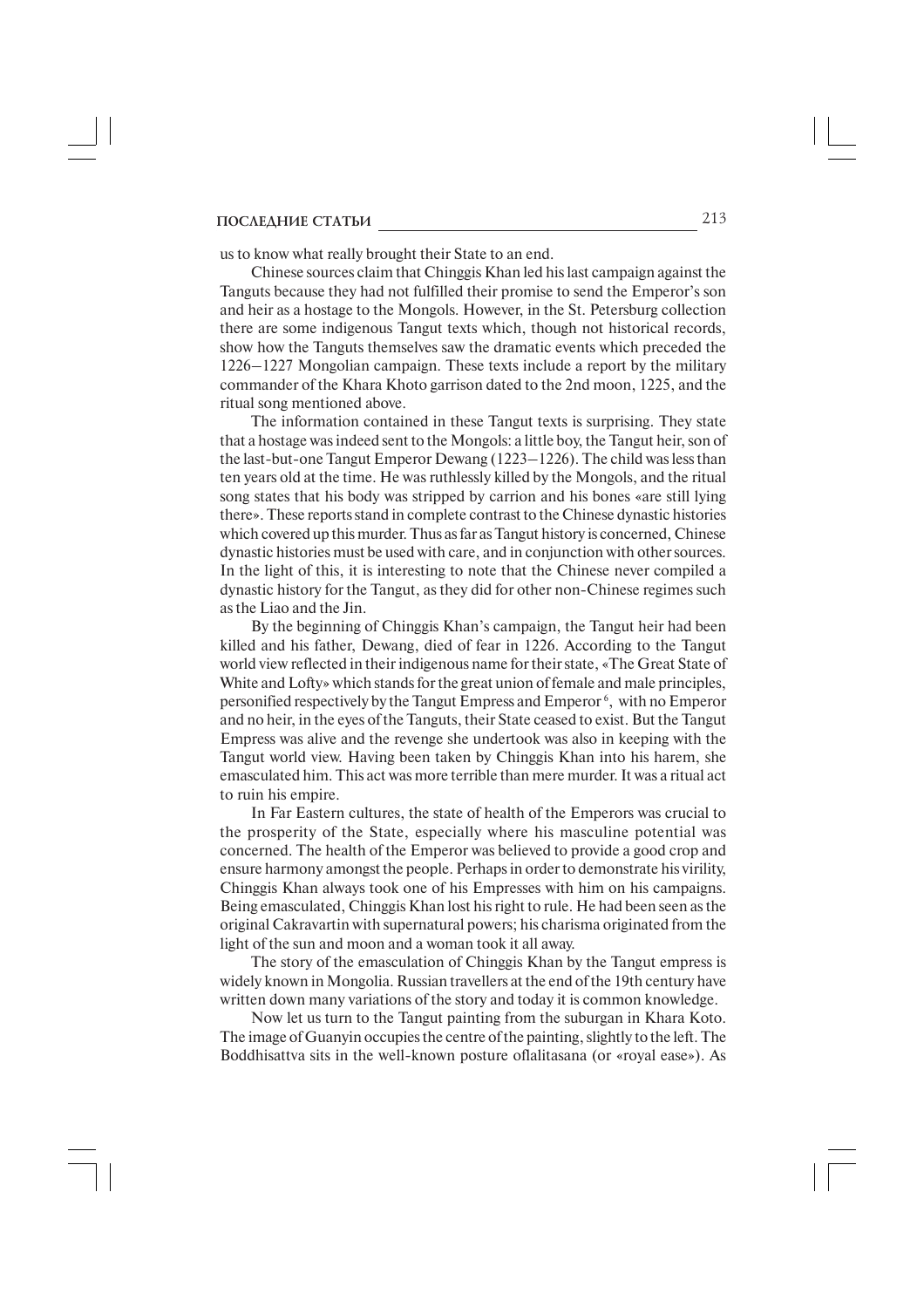H.A. van Ort states, «In early Buddhism the Bodhisattva Avalokitesvara was represented as a man. Under the influence of Chinese legends and as his main function was to show universal piety, the conception of Guanyin in China became more or less that of a female deity. The typical female forms, however, are never clearly defined except in the soft lines of the whole figure and the feminine shaped lines of the face» 7 . When we look at the Moon in Water Guanyin, we see a beautiful feminine face, with no moustache, and a clearly-defined right breast. Her hands are soft, her arms are plump: all these are feminine attributes and the overall impression conveyed is that of a beautiful woman. She is looking downward, with an emotion-less expression.

According to Tangut legends collected by Russian travellers, the Tangut Empress who in these legends was connected with Chinggis Khan's death, was regarded by the Tanguts as the embodiment of Guanyin and we suppose that the Tangut empress is shown here as Guanyin.

Above, to her left, standing on a cloud in the heavens, his head surrounded by a halo, is a little boy with the characteristic tufted hairstyle of a child. He is certainly not the boy Sudhana (Shangcai tongzi) 8 who frequently accompanies Guanyin, because of his elevated position. Here, he is in the sky, not, as normally depicted, beneath the Guanyin. His position, the cloud and the halo all indicate that he has passed away. He stretches his hands towards Guanyin. We suggest that here we see the Tangut heir, «a boy under ten» who was sent as a hostage to the Mongols who ruthlessly killed him. We may suppose that the Tangut Empress, here embodied as Guanyin, is his mother.

There are two scenes in the lowest register of the painting. We will begin with that on the right, a characteristic starting point <sup>9</sup>. We see here a pair of horses and a group of people beside a freshly-dug, open grave. In our opinion, this pair of horses (a pale coloured mare and a black stallion) is an allegorical depiction of Chinggis Khan and the Tangut Empress. Behind the stallion is an unusually large banner. According to Samosuyk, «Bunchuk [banners] from ancient times were an attribute of military power in the steppes» 10 . She has already noted the disproportionate height of this banner. Assuming that it belongs to Chinggis Khan, the height is not surprising since his military power was enormous. Chinggis Khan's «nine-streamered white flag»<sup>11</sup> was set up as a sign of his dignity when he arrived at a place and the streamers fluttered free in the wind. There are some fine depictions of Mongolian armour and similar flags in Edinburgh University's Raschid al-Din manuscript <sup>12</sup>.

It is known that besides the white banner Chinggis Khan had a black banner as well – *Khara sulde,* which represented the embodiment of his charisma 13 which was belived to stay in the finial at the top of the banner <sup>14</sup>. The finial was in the shape of the sun and moon. Charisma, in Mongolian *sulde,* is supposed to originate from the light of the sun and moon. The black standard in the picture with no sun and moon but a vajra instead probably symbolises the fact that Chinggis Khan's charisma had gone.

Turning to the horses, we see that the stallion has a very bright harness: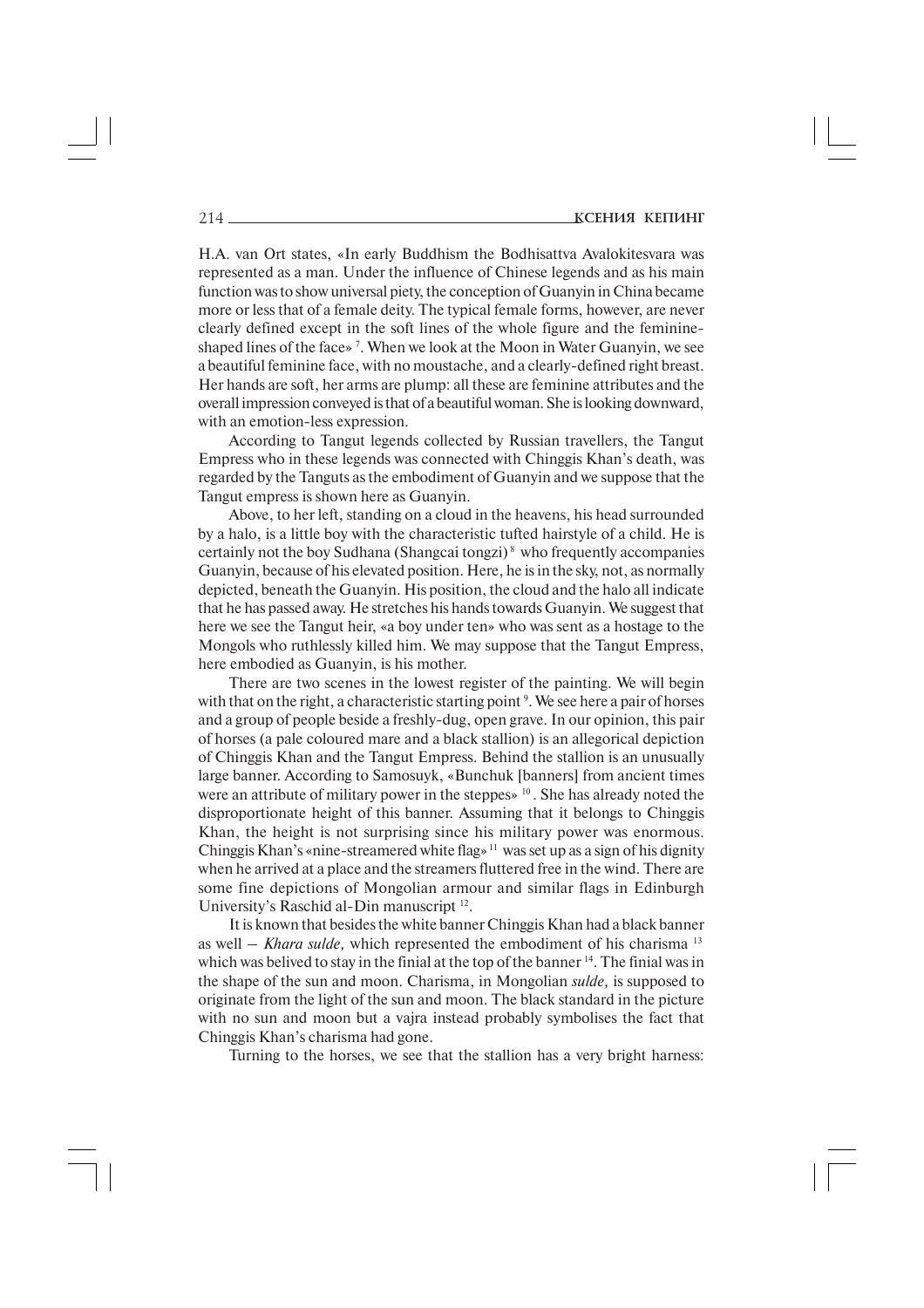despite his size and strength, his round and staring eyes suggest a state of fear. This is in sharp contrast with the mare, which is calmly grazing. Her four feet are not flat on the ground, her hind legs are obviously in the air, as if she has thrown her rider which ties in exactly with the words of the «Secret History of the Mongols» in Paul Kahn's translation.

> Later that winter as they approached the land of the Tanghut, Chinggis Khan was hunting wild horses in the Arbukha region, Riding his horse known as Red-Earth Gray. As some soldiers drove the wild horses out from the bush Red-Earth Gray *bolted and threw Chinggis Khan to the ground*. The fall caused him a great deal of pain And he pitched his camp there at Chogorkhad 15.

Thus, these two sources, pictorial and literary, support each other, both presenting the story that Chinggis Khan died as a result of being thrown from his horse. The horse is a metaphor for the Tangut Empress.

Horses were crucial to Mongol and Tangut life. In modern Mongolian songs we encounter phrases which indicate that a Mongol loves his horse as much as his girlfriend, in other words horses were regarded as beloved females. Riding a horse is compared with copulation (a man is in the upper position) and if a woman does not want a certain man, she «throws» him off, as we see the mare doing in the painting. There is one more corroboration for the special relations between these horses: according to M.I. Nikitina, in the Far Eastern cultural tradition, a «dark container» symbolises the female principle, whereas banners, sticks and poles represent the male principle. Attached to the mare's saddle is a long cylindrical container of some sort, a «dark container», and the stallion has a banner.

The stallion, which we suppose to personify Chinggis Khan stares at the people dancing and playing musical instruments beside the grave, particularly at the man in red who we see full-face, and who occupies a central position in the circle. His *tufa* hairstyle is characteristic of Tangut ethnicity and especially convincing are his Tangut features. Compare his turned up nose with those of the butchers in a Tangut woodblock print 16. We suggest that he is a personification of the whole Tangut people.

Previous scholars have suggested that the last major figure in the painting, in the bottom left-hand corner, is a Tangut emperor, accompanied by a boy. The emperor wears a green robe with golden dragon medallions. He has a black hat similar to an official hat and what is most striking is that he wears a kind of slippers, perhaps made of straw. Were these «slippers» the characteristic shoes for the deceased? They are in marked contrast to the shoes worn by the boy at his side or the gentleman depicted in another famous Tangut painting 17.

The emperor's features, a projecting forehead and long crooked eyebrows are neither Tangut nor Chinese and, indeed, he may be wearing a mask, seen in the light line stretching from his ear along his lower jaw. Where the boy and the dancing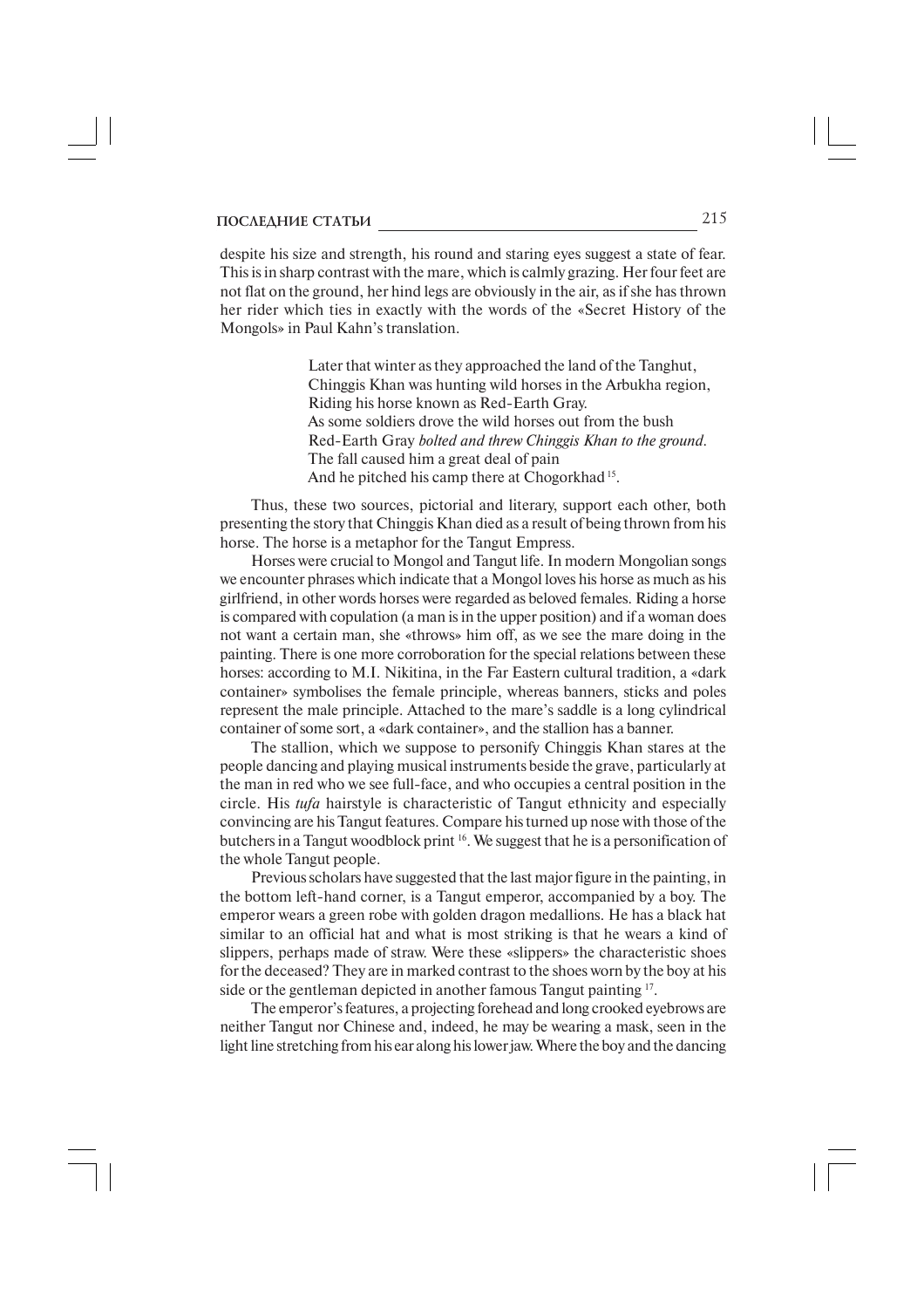Tanguts have normal complexions, that of the Emperor is livid and pale. He holds a censer with burning incense and whilst he is standing on a cloud, which presumably indicates that he is dead, the lack of halo is very significant, since a deceased Tangut emperor would certainly have been depicted with a halo.

He stands half-bent, almost crouching, in a posture of supplication. This pathetic posture may be compared with figures in the painting where the Tangut Emperor and Empress are shown standing straight and upright 18. He is pleading with Guanyin who is unmoved but continues to point towards the grave.

It seems that the whole picture conveys Tangut ideas about the last years of the Tangut empire and the end of Chinggis Khan, and in order to place these important ideas in context, it is necessary to start with some general information on the Tanguts, since so far not much is known about their state and the culture they had created. First of all let us turn to the ethnonyms by which this people is known.

### The Mi-nia people and the Mi-nia state

The problem of the ethnonyms is of the utmost importance, since there is a variety of designations for the people and the state used in different literatures. In academic literature this people is known by two ethnonyms: Tangut and Xi Xia (or Western Xia). Russian and Western scholars mainly use the term «Tangut», whereas the collocation «Xi Xia» is exclusively used by the Chinese scholars. But both Tangut and Xi Xia are names which were used by those who had destroyed their state or conquered them: Tangut used by the Mongols and Xi Xia or Xia by the Chinese.

It is also to be stressed that in literature, besides Tangut and Xi Xia<sup>19</sup> there are two further designations for the state – Hexi (meaning West of the Yellow River) and Qashin (variant – Kashin), a Mongolian designation, seemingly a corrupted version of Hexi<sup>20</sup>.

However in Tangut indigenous texts we find the self-appellation, Mi, or Mi-nia and the the Tibetans called them Mi-nia. The collocation «Mi state» is widely used in the Tangut encyclopedia «The Sea of Meanings Established by Saints» and in the Tangut Codex. The two-syllable word Mi-nia is used in Tangut poetry (odes and ritual songs).

As Tangut studies are rapidly developing, it is high time that their own terms be introduced into academic and popular literature. By introducing their self appelation we may be seen to do justice to their terrible fate and their efforts to convey their own story.

I propose that we use the term Mi-nia, since the two-syllable term is more euphonious, and it was used by a related people, the Tibetans, though we must remember that Mi-nia is rather a poetic ethnonym. And we should also bear in mind that the Mi in Mi-nia is not the same word as Mi, the single-syllable word used to designate the Tangut/Xi Xia. The two words are even not homophonous, belonging respectively to the rhyme 28 and 10, both second tone. Below we will use the term Mi-nia for Tangut and Xi Xia, as well as He-xi and Kashin.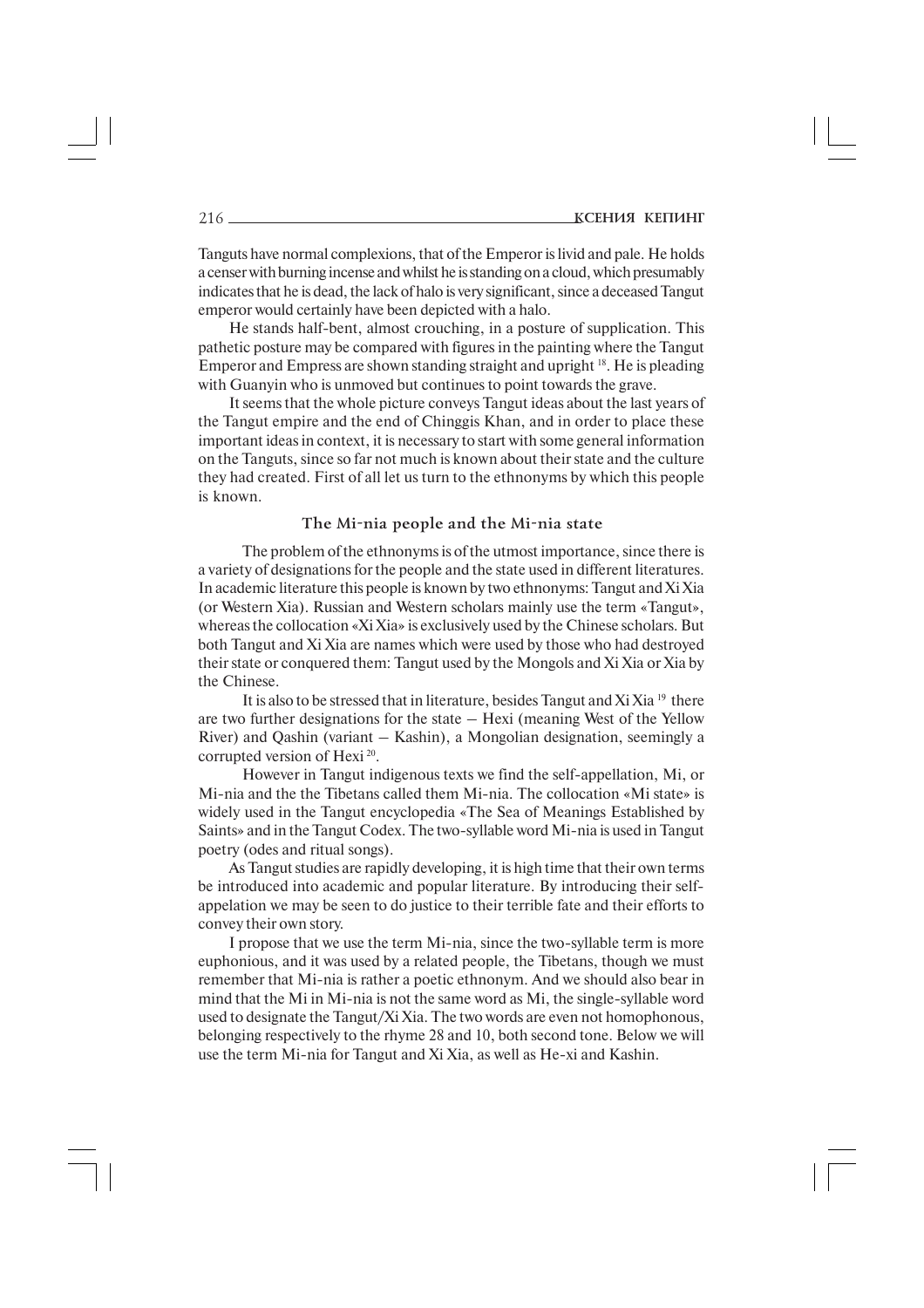### **Message to posterity**

The Mi-nia culture is the last lost civilization of the Old World. In sharp contrast with the last lost civilization of the New World (Mayan), which has been meticulously studied and widely popularized, almost nothing is known about the Mi-nia outside the small team of specialists working on the subject in different countries (mainly Russia, China, Japan and the USA). It is therefore often defined as a «mysterious kingdom».

But the Mi-nia Empire  $(1032-1227)$  was every bit as significant in the history of Central Asia as the Mayan was to Central America, and the culture it created no less fascinating. On the basis of my life-long experience of work on Mi-nia materials, I would define their culture as exquisitely sophisticated. Once revealed to the public and popularized, it certainly will occupy its due place in the world history.

The apparent total annihilation of the Mi-nia state and civilisation forms part of the world-wide legend of Mongol ferocity, which arises in part from the text of the «Secret History of the Mongols» which gives a picture of terrible destruction. As a result it was automatically assumed that all the Mi-nia treasures found sealed in the suburgan in the abandoned city of Khara Khoto, must have dated from before 1227 and Chinggis Khan's last campaign against the Mi-nia.

But when the Russian scholar Professor L.N. Menshikov began working on the Chinese-language material from the famous suburgan, he found a lot of documents dating from *after* 1227 the latest text being from 1371, about a century and a half after the destruction of the Mi-nia state.

Professor Menshikov described more than 24 Chinese documents apparently concerned with local administration bearing dates between 1304 and 1371 $^{21}$ . He also found over 50 Chinese texts which, despite not being dated, obviously belong to the Yuan period.

Despite this, the idea that everything in the suburgan must be dated prior to 1227 was difficult to dislodge. Professor Menshikov explained the very late dates on the documents by the fact that they were found not in the suburgan*,* but somewhere else in Khara Khoto. And the original excavator, Kozlov state that he found some written material in a rubbish heap.

In 1993, Dr. K.F. Samosyuk, curator of the Khara Khoto collection in the State Hermitage Museum, attributed one of the pictures from Khara Khoto, a Crowned Buddha with a coin of Chinese type apparently bearing an inscription in Chinese indicating the reign period Tianyuan (1378–1387), to the last quarter of the fourteenth century 22 .

In the same publication Dr. Samosyuk stated: «Most of the paintings in the collection date from the 11th through 13th century while the majority of the fragments of porcelain with cobalt decorative glazing are of the 14th century. No painting is of a later date than 1378–1387; no Chinese text – later than 1371; no Tangut text – later than 1212». Thus, the idea that everything found in Khara Khoto is to be dated before 1227 was only very recently supplanted by the notion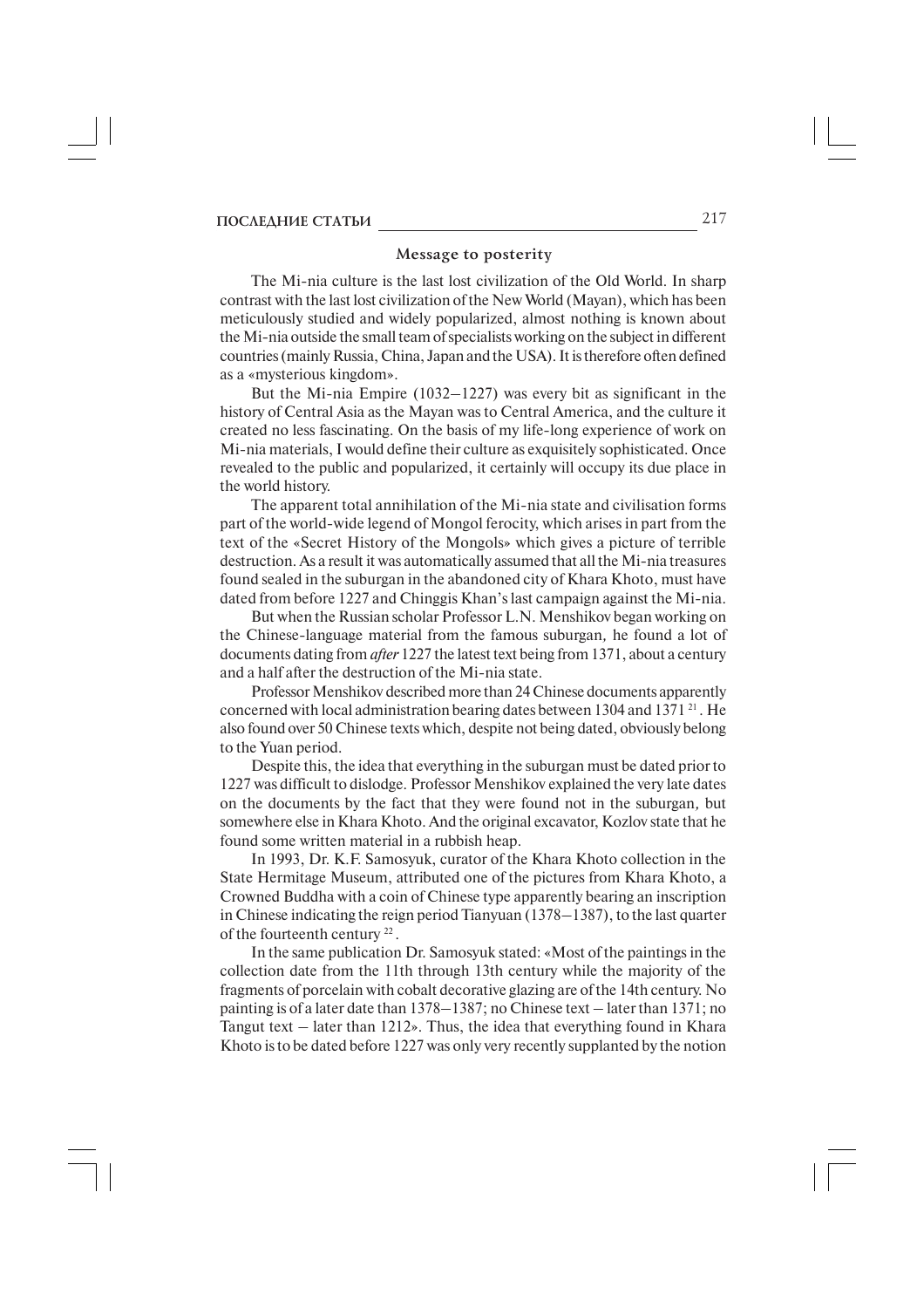that the city was still alive in the last quarter of the 14th century.

About five years ago, amongst the Tangut documents in the Oriental Institute, I found a Mi-nia ritual song «The Sacred Might Overcomes All the Neighbouring Peoples» which lists a number of historical figures such as Chinggis Khan and mentions the death of the Phags-pa Lama (1280). I believe that this ritual song was compiled somewhere at the end of the 13th or the beginning of the 14th century.

Such a large amount of varied material, most of it in perfect condition, produced much later than 1227, including the painting of the Crowned Buddha, a Mi-nia wood-block with no less than thirty «butterfly» pages which has preserved in a written form a Mi-nia ritual song and a lot of Chinese materials are unlikely to have been found amongst Khara Khoto's rubbish.

We may assert that at least the main part of these late dated items were found in the suburgan*,* which means that suburgan was loaded for a second time somewhere at the end of the fourteenth century. This second loading was of enormous significance to the Mi-nia for it included precious artefacts intended for posterity, carrying the message of what actually happened at the end of the Great State of White and High.

## **Notes**

<sup>1</sup> The main ideas in this article were first presented at the meeting of the Circle of Inner Asian Art in SOAS, 16th May, 2001.

2 For a description of the suburgan and its contents see the catalogue *Lost Empire of the Silk Road* (Piotrovskij, 1993).

3 Samosyuk, 1997 and 2000.

4 See *Lost Empire of the Silk Road* and Sir Aurel Stein's description in Innermost Asia.

<sup>5</sup> Menshikov 1984, p. 467.

6 For details see Kepping, 1993.

7 H.A. van Oort, *The Iconography of Chinese Buddhism in Traditional China,* Leiden, 1986, p. 1*.*

<sup>8</sup> See for example the So Ku-bang Avalokitesvara of 1323 in: Kirn Wonyong et al., *Korean Art Treasures,* Seoul, 1986, pi. 10*.*

9 See for example Piotrovskij, 1993, pl. 77, TANG 376, Inventory 95.

10 Samosyuk 1993, p. 139.

11 Franke, 1978, p. 56.

<sup>12</sup> Talbot-Rice D. *The illustration to the World History of Rashid ad-Din.* Edinburg, 1976*.*

13 Kramarovskij, 2000, p. 96.

<sup>14</sup> Kramarovskii, 2000, p. 68.

<sup>15</sup> Kahn, 1998, p. 161, our italics.